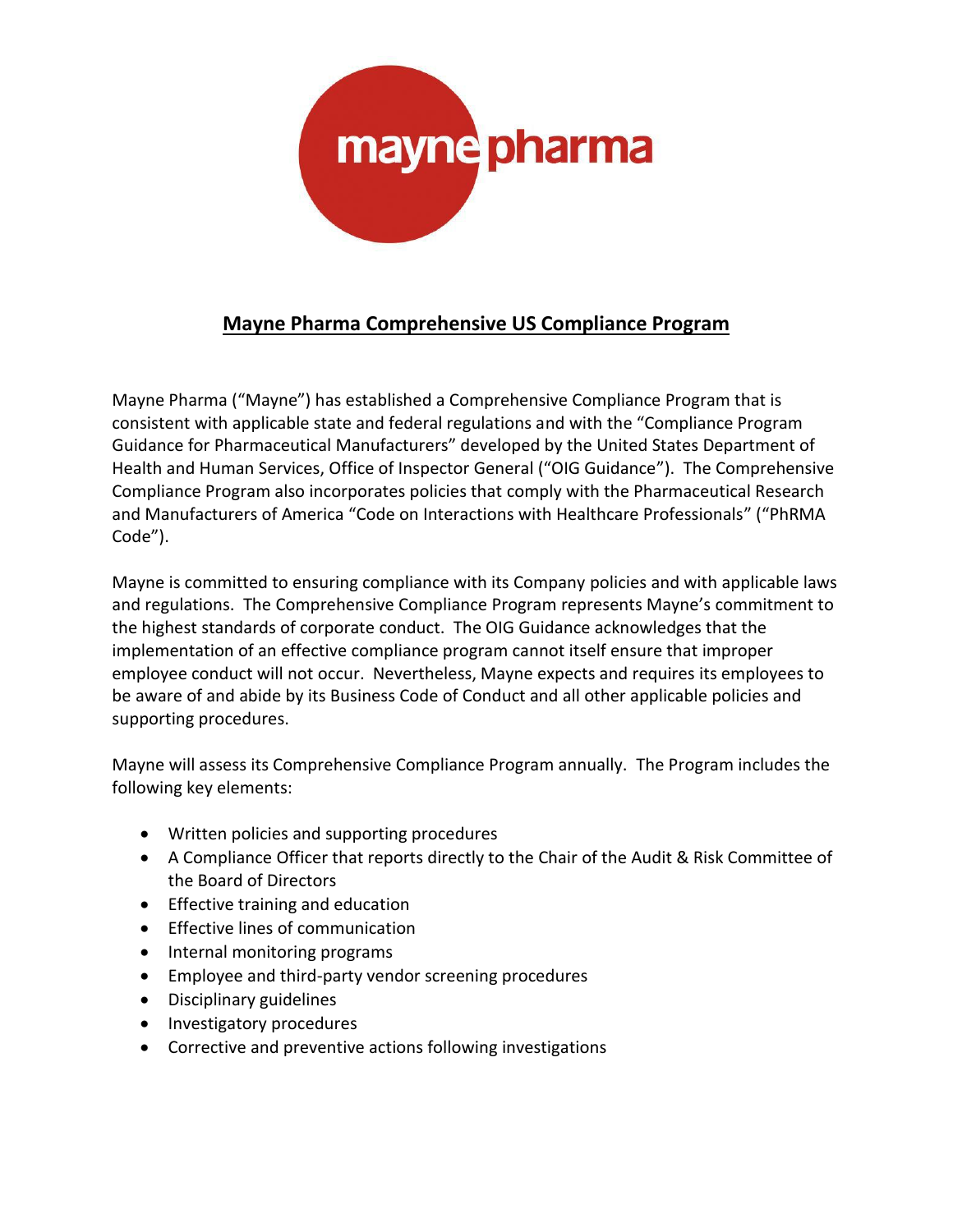

#### **Written Policies and Supporting Procedures**

Mayne maintains guidance throughout the organization that outlines standards and expectations for our commercial pharmaceutical businesses. Those standards include, but are not limited to:

- Business Code of Conduct
- Anti-Bribery/Anti-Corruption Policy
- Antitrust/Anti-Competition Policy
- Misconduct & Whistleblower Policy
- Insider Trading Policy
- Prescription Drug Promotion Policy
- Advisory Board Policy
- Speaker Program Policy

Each of the aforementioned policies are supported by standard operating procedures that guide our employees in performing the specific tasks that will lead to compliance with applicable laws and regulations as well as lead to sound business performance.

#### **Compliance Officer that Reports to the Audit & Risk Committee of the Board of Directors**

Mayne appointed a Vice President of Governance, Risk & Compliance (VP, GRC) whose responsibilities include oversight of the US Healthcare Compliance Program. The VP, GRC reports directly to the Chair of the Audit & Risk Committee of Mayne's Board of Directors and provides the Committee a monthly summary of activities. The VP, GRC meets with the Audit & Risk Committee four to six times a year. Additionally, the VP, GRC provides regular reports to the Corporate Executive Committee which consists of members of Mayne's senior management team.

# **Effective Training & Education**

All Mayne employees are required to be trained annually on the Business Code of Conduct, the Misconduct & Whistleblower Policy, and the Insider Trader Policy. Employees with applicable responsibilities must also complete periodic training on the Anti-Bribery/Anti-Corruption Policy, and the Antitrust/Anti-Competition Policy. All other policies and supporting procedures are assigned to employees based upon roles and responsibilities. Sales teams within the commercial business hold periodic regional meetings and an annual national sales meeting. At each of these meetings, compliance training is provided to support the ongoing understanding of regulatory requirements and industry standards.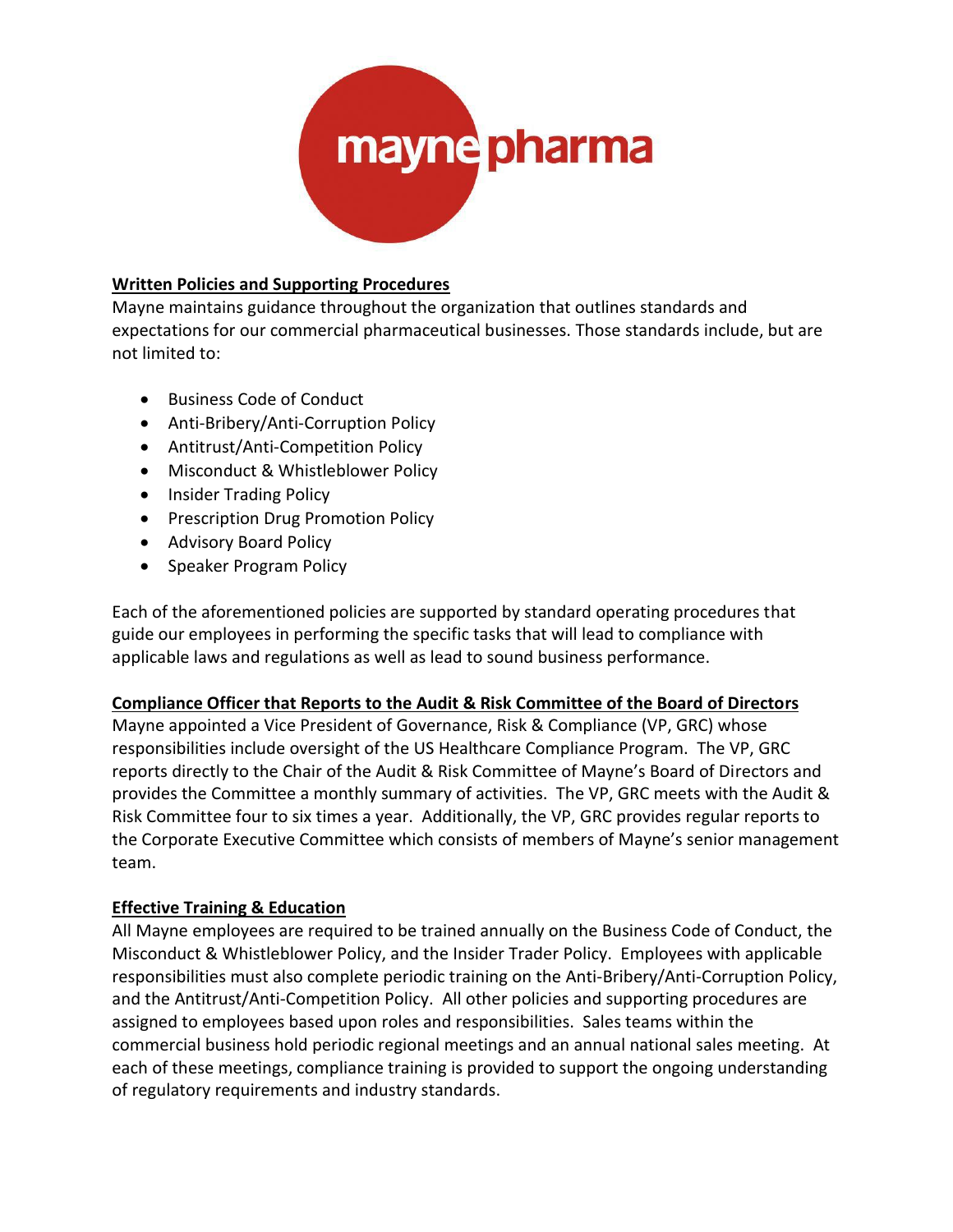

# **Effective Lines of Communication**

To support effective communication, Mayne trains employees on the Misconduct & Whistleblower Policy annually. That training and policy highlights our internal Employee Hotline system which provides 24 hour access seven days of each week, every day of the year through both telephone communication and internet connectivity. The VP, GRC also engages in quarterly awareness campaigns to ensure that employees know about the Employee Hotline system and how to access it.

# **Internal Monitoring Programs**

The VP, GRC oversees several monitoring programs designed to confirm compliance with Company policies and procedures as well as detect when employees fail to comply with that guidance. The monitoring programs include:

- The US Healthcare Compliance Monitoring Program (Specialty Brand Division focused)
	- o Email review
	- o Travel & expense submission review
	- o Call note review
	- o Sampling review
	- o Sales Representative compliance field assessment
	- o Speaker program documentation assessment
	- o Advisory Board documentation assessment
	- o Medical Information Request Form review
- The Antitrust/Anti-Competition Compliance Monitoring Program (Generic Product Division focused)
	- o Email review
	- o Travel & expense submission review
	- o Call note review

# **Employee and Vendor Screening Procedures**

Mayne has developed and implemented procedures whereby all employee applicants are screened to ensure that they are not excluded or debarred by any US federal agency. Further, applicants must certify that they are neither excluded nor debarred and that they are not involved in a review process that may result in their exclusion or debarment. All third-party vendors are screened to ensure that they are not excluded, debarred, or on the Office of Foreign Assets Control (OFAC) exclusion list.